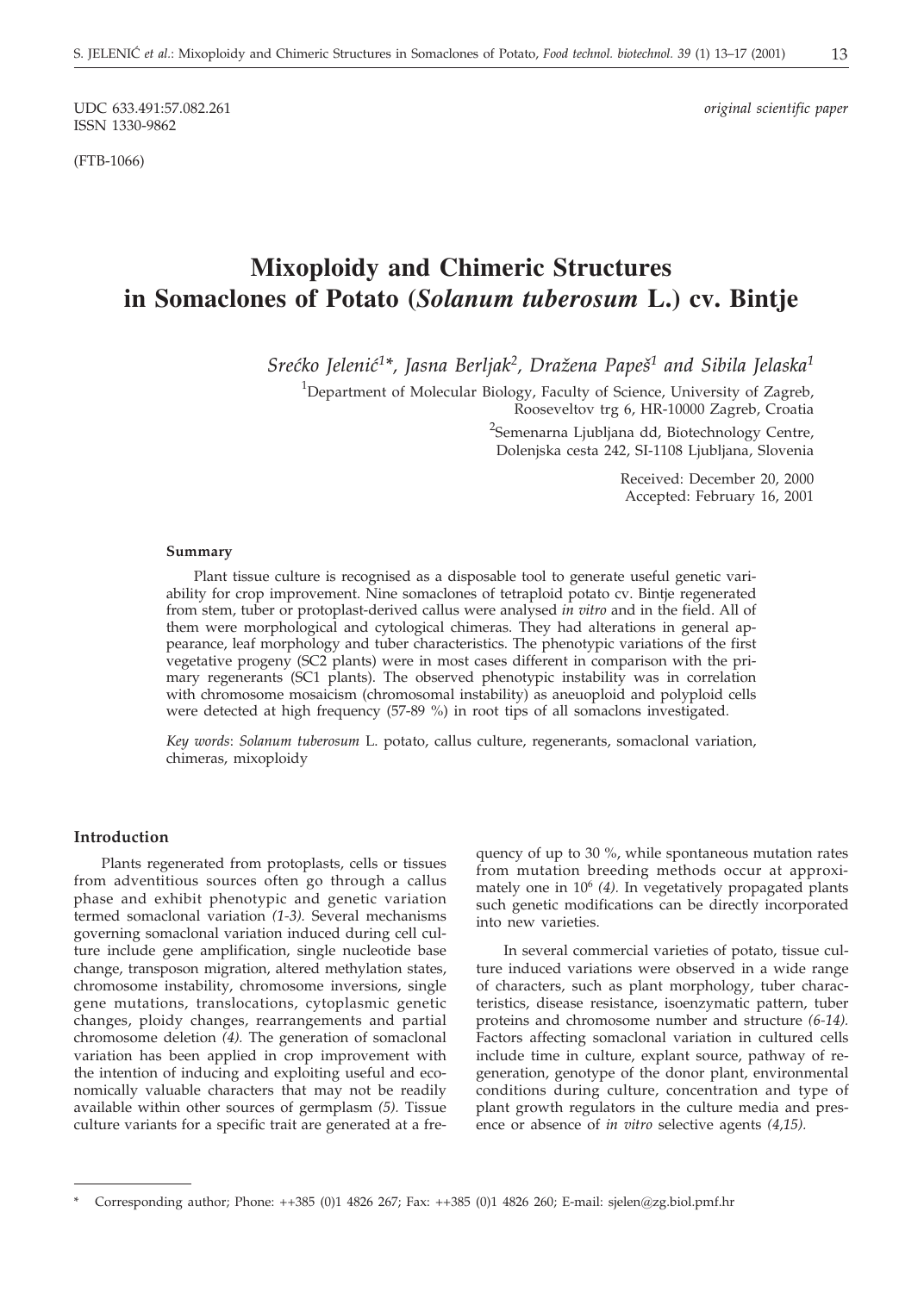The purpose of the present work was to screen plants regenerated from calli of different origins (stem, tuber and protoplast) of potato cv. Bintje, for any useful agronomic or commercial trait under the field condition. Many unstable phenotypic variations were observed among regenerated plants, often accompanied by changes in chromosome number *(3,15),* so we have undertaken a cytogenetic analysis of regenerated plants to assess this factors.

#### **Material and Methods**

#### *Plant material and tissue culture*

Potato plants (*Solanum tuberosum* cv. Bintje), micropropagated by nodal segments in long term culture, and potato tubers grown in the field were used as a source of explants for callus induction. Callus proliferation was obtained from:

a) Stem internodal tissue cultured on medium MS (*16*) supplemented with: 0.05 mg/L D-biotin, 0.5 mg/L folic acid, 5 % sucrose, 0.9 % Difco Bacto agar, and growth regulators  $(\mu M)$ : 4.4 BA (N<sup>6</sup>-benzyladenine), 5.7 IAA (indole-3-acetic acid) and  $28.9$  GA<sub>3</sub> (gibberellic acid a3).

b) Subepidermal tuber tissue inoculated on medium MS with 825 mg/L  $NH<sub>4</sub>NO<sub>3</sub>$ , and supplemented with: 0.05 mg/L D-biotin, 0.5 mg/L folic acid, 2.5 % sucrose, 0.9 % Difco Bacto agar, and growth regulators  $(\mu M)$ : 13.3 BA, 0.05 NAA ( $\alpha$ -naphtalenacetic acid), 5.7 IAA, 1.4 2,4-D (2,4-dichlorophenoxyacetic acid) and 5.7 GA<sub>3</sub>. Adventitious buds induced in callus cultures were developed in plantlets on regenerative medium MS with 8.9  $\mu$ M BA, and were routinely micropropagated on medium MS with 0.29  $\mu$ M GA<sub>3</sub>, 2 % sucrose and 0.8 % agar.

c) Mesophyll protoplasts of *in vitro* grown plants were isolated and cultured using the method of Shepard and Totten *(17).*

Nine somaclones were analysed in details. Two of these (15C2 and 17C) were regenerated from tuber callus, six (10/15d, 24d, 10/12d, 10/14d1 and 10/10d) from stem segment callus and one (St4A3/9) from protoplast callus (protocallus). Somaclones were propagated by single node culture on agarified MS medium supplemented with 2 % sucrose and 1.4  $\mu$ M GA<sub>3</sub>.

# *Morphological analysis*

After 90 days growing *ex vitro,* evaluations were made of stem height, number of nodes and changes in leaf morphology of primary regenerants (SC1 plants) trained in glasshouse conditions, and of their vegetative progenies (SC2 plants, the first tuber generation) in the field. Number of tubers, skin colour, size and shape of tubers of SC1 and SC2 plants were also analysed.

#### *Cytological analysis*

For cytogenetic analysis seven-day-old roots of microcloned somaclones were used. Roots obtained from potato tubers of the seed potato cv. Bintje were used as a control. Root-tips were pretreated with 8-hydroxy-quinoline (0.002 M) for four hours at 23 °C and

then fixed in absolute alcohol:glacial acetic acid (3:1). Before staining in Feulgen the samples were hydrolysed in 1M HCl for 8 min at 60 °C. Permanent slides were prepared by means of liquid carbon dioxide and mounted in DePex.

#### **Results**

#### *Morphological characteristics of the regenerated plants*

Early changes in the growth rate and general appearance of plants were established within two weeks of development. After 90 days plants reached the height in range from 23 to 77 cm. The number of nodes per plant was different, and did not correlate with the height of stem. Variations in maturity, tuber shape and tuber yield were also recognised (Table 1). Three primary regenerants (SC1 plants), St4A3/9 obtained from protoplasts, 24d-2 from stem and 15C2-2 from tuber tissue failed to form tubers. Violet (anthocyanin pigmentation) and/or green colour of skin were found only in the first generation of tubers. Tubers planted in the field showed a high level of generative ability. The first tuber progeny (SC2 plants) of all somaclones yielded a small number of large, oval shaped and white skin tubers under field conditions. Among them two plants (10/12d-1 and 17C-1) failed to produce tubers.

Leaf morphology was also studied (Table 1). Greatly altered leaf morphology was found in all the plantles regenerated in tuber tissue callus culture. The plants analysed cytologically in this work (15C2-2 and 17C) had small, simple asymmetric leaves. In one SC1 plant (15C2-2) very small simple leaves with dark-violet sectors were found. These traits were found only in primary regenerants. Vegetative progeny of these somaclones had simple leaves or compound leaves with coalesced leaflets. Among the plants derived from stem callus only the somaclone 10/15d showed greatly altered leaf morphology (coalesced leaflets). The other investigated plants had normal leaves with distinct asymmetry. In their vegetative progenies (SC2 plants) grown in field conditions, new leaf forms were observed – compound leaves with coalesced leaflets or simple asymmetric leaves. The protoplast-derived primary regenerant St4A3/9, cultivated in growth chamber conditions, had small, simple epinastic leaves.

#### *Cytological analyses*

Ploidy level was analysed in 17-24 well-spread metaphases in each somaclone. All somaclones were mixoploids containing cells with chromosome numbers that deviated from the normal tetraploid (2n=4x=48). Each somaclone contained aneuploid and polyploid cells together with normal tetraploid cells. The aneuploidy level varied from hypotetraploidy (2n=4x=42-47) to hypertetraploidy (2n=4x=49-50) (Table 2). Hypotetraploid cells appeared more frequently than hypertetraploid ones in all somaclones except in the St4A3/9 regenerated from protocallus. Increased polyploidy was noticed in all somaclones (except St4A3/9) but in a lower frequency than aneuploidy. All polyploid cells were at the octoploid level (2n=8x=96).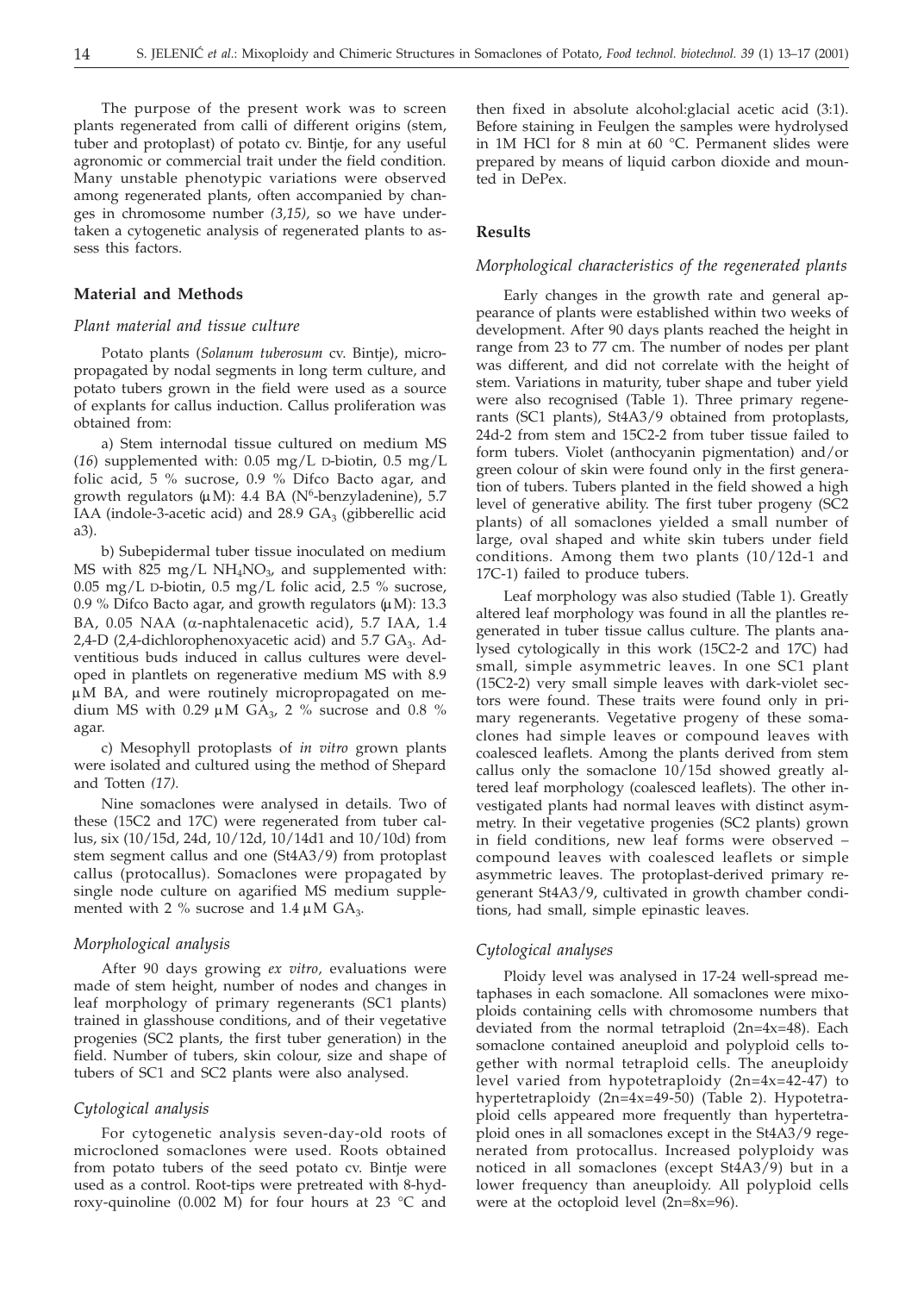|                                            |                          |                             | SC <sub>1</sub>                            |                    |                                       |                          |             |                        |                          | SC <sub>2</sub>     |                          |                                                                                                                                                                                                                                                                                                                                                                                                                |              |                          |
|--------------------------------------------|--------------------------|-----------------------------|--------------------------------------------|--------------------|---------------------------------------|--------------------------|-------------|------------------------|--------------------------|---------------------|--------------------------|----------------------------------------------------------------------------------------------------------------------------------------------------------------------------------------------------------------------------------------------------------------------------------------------------------------------------------------------------------------------------------------------------------------|--------------|--------------------------|
|                                            |                          |                             |                                            |                    | $\overline{\phantom{0}}$              | S<br>u b e r             |             |                        |                          |                     |                          | Tuber                                                                                                                                                                                                                                                                                                                                                                                                          | S            |                          |
| origin, code<br>Somaclone                  | Plant<br>Σó.             | node number<br>Height (cm), | Leaf morphology                            | ,<br>2             | (mm)<br>Size                          | $^{2}$ I.E.              | Colour      | Tubers in<br>the field | SC2 plants<br>Sprouted   | Leaf morphology     | ş.                       | (mm)<br><b>Size</b>                                                                                                                                                                                                                                                                                                                                                                                            | ΠE.          | Colour                   |
| Stem tissue                                |                          |                             |                                            |                    |                                       |                          |             |                        |                          |                     |                          |                                                                                                                                                                                                                                                                                                                                                                                                                |              |                          |
| 10/15d                                     |                          | 41/17                       | coalesced leaflets                         | ᄇ                  | $6-17$                                | $\frac{0}{1}$            | white       | yes                    | yes                      | coalesced leaflets  | ю                        | $13 - 43$                                                                                                                                                                                                                                                                                                                                                                                                      | 1.4          | white                    |
|                                            | $\sim$                   | 43/23                       | coalesced leaflets                         | 14                 | $3 - 10$                              | $\frac{4}{1}$            | white       | yes                    | yes                      | normal              |                          | 50                                                                                                                                                                                                                                                                                                                                                                                                             | 1.5          | white                    |
| 24d                                        |                          | 3nd                         | 'nd                                        | $^{\circ}$         | $3-8$                                 | 1.0                      | violet      | yes                    | no                       |                     |                          | $\mathsf I$                                                                                                                                                                                                                                                                                                                                                                                                    | J.           | $\bar{\rm I}$            |
|                                            | $\sim$                   | 48/22                       | simple-compound, asymmetry                 | $\circ$            | $\begin{array}{c} \end{array}$        | I                        |             | I                      | $\overline{\phantom{a}}$ |                     |                          | $\begin{array}{c} \end{array}$                                                                                                                                                                                                                                                                                                                                                                                 | I            | $\overline{\phantom{a}}$ |
|                                            | ∞                        | $_{\rm nd}$                 | 'n                                         | $\sim$             | $\sqrt{4-6}$                          | $\overline{1.0}$         | white       | yes                    | yes                      | simple, asymmetry   |                          | $12 - 23$                                                                                                                                                                                                                                                                                                                                                                                                      | 1.3          | white                    |
| 10/12d                                     |                          | 34/18                       | simple-compound, asymmetry                 | $\circ$            | $4 - 7$                               | $\Xi$                    | white       | yes                    | yes                      | g                   | ○                        | L                                                                                                                                                                                                                                                                                                                                                                                                              | L            |                          |
|                                            | $\sim$                   | 40/22                       | simple-compound, asymmetry                 | $\sim$             | $8-12$                                | 1.2                      | white       | yes                    | yes                      | simple, asymmetry   |                          | 29                                                                                                                                                                                                                                                                                                                                                                                                             | 1.7          | white                    |
| 10/4d                                      |                          | 77/33                       | normal                                     | $\overline{ }$     | $4-19$                                | 1.0                      | white       | yes                    | yes                      | coalesced leaflets  |                          | $24 - 36$                                                                                                                                                                                                                                                                                                                                                                                                      | 1.6          | white                    |
|                                            | $\sim$                   | 70/26                       | normal, asymetr                            | ம                  | $3-15$                                | $\overline{1.0}$         | white       | yes                    | no                       |                     |                          | $\begin{array}{c} \rule{0pt}{2ex} \rule{0pt}{2ex} \rule{0pt}{2ex} \rule{0pt}{2ex} \rule{0pt}{2ex} \rule{0pt}{2ex} \rule{0pt}{2ex} \rule{0pt}{2ex} \rule{0pt}{2ex} \rule{0pt}{2ex} \rule{0pt}{2ex} \rule{0pt}{2ex} \rule{0pt}{2ex} \rule{0pt}{2ex} \rule{0pt}{2ex} \rule{0pt}{2ex} \rule{0pt}{2ex} \rule{0pt}{2ex} \rule{0pt}{2ex} \rule{0pt}{2ex} \rule{0pt}{2ex} \rule{0pt}{2ex} \rule{0pt}{2ex} \rule{0pt}{$ |              |                          |
|                                            | $\infty$                 | $_{\rm nd}$                 | nd                                         | ᄇ                  | $4-22$                                | $\Xi$                    | white       | yes                    | yes                      | simple, asymmetry   | 5                        | $10 - 60$                                                                                                                                                                                                                                                                                                                                                                                                      | 1.9          | white                    |
| 10/14d                                     |                          | 50/31                       | normal, asymetr                            | 4                  | $8-9$                                 | $\Box$                   | violet      | yes                    | yes                      | coalesced leaflets, | 5                        | 10-24                                                                                                                                                                                                                                                                                                                                                                                                          | 1.4          | white                    |
|                                            |                          |                             |                                            |                    |                                       |                          |             |                        |                          | asymmetry           |                          |                                                                                                                                                                                                                                                                                                                                                                                                                |              |                          |
| 10/10d                                     | $\overline{\phantom{0}}$ | 59/28                       | normal, asymetry                           | 4                  | $4 - 7$                               | 1.0                      | white       | Ωû                     | т                        | $\mathbf{I}$        | L                        | L                                                                                                                                                                                                                                                                                                                                                                                                              | L            | L                        |
| Tuber tissue                               |                          |                             |                                            |                    |                                       |                          |             |                        |                          |                     |                          |                                                                                                                                                                                                                                                                                                                                                                                                                |              |                          |
| 15C2                                       |                          | 50/22                       | simple, asymmetry                          | $\overline{ }$     | $3-8$                                 | 1.0                      | white       | yes                    | yes                      | coalesced leaflets  | S                        | 10-34                                                                                                                                                                                                                                                                                                                                                                                                          | 1.4          | white                    |
|                                            | $\sim$                   | 26/27                       | very small, simple, dark violet<br>sectors | $\circ$            | $\begin{array}{c} \hline \end{array}$ | $\overline{\phantom{a}}$ | $\mathsf I$ | J                      | $\mathbf{I}$             | $\overline{1}$      | $\overline{\phantom{a}}$ | $\mathbf{I}$                                                                                                                                                                                                                                                                                                                                                                                                   | $\mathbf{I}$ | $\mathbf{I}$             |
| 17C                                        |                          | 23/19                       | normal, asymetry                           |                    | $\circ$                               | $\overline{1.0}$         | white       | yes                    | yes                      | 'n                  | 0                        | I                                                                                                                                                                                                                                                                                                                                                                                                              | I            |                          |
|                                            | $\sim$                   | pd                          | 'nd                                        | ৩                  | $4 - 15$                              | 1.3                      | green       | yes                    | yes                      | simple              |                          | 45                                                                                                                                                                                                                                                                                                                                                                                                             | 1.6          | white                    |
|                                            | S                        | pd                          | 'nd                                        | 4                  | $\sqrt{4}$                            | 1.1                      | white       | yes                    | yes                      | coalesced leaflets  | 4                        | 10-25                                                                                                                                                                                                                                                                                                                                                                                                          | 1.3          | white                    |
| Protoplast                                 |                          |                             |                                            |                    |                                       |                          |             |                        |                          |                     |                          |                                                                                                                                                                                                                                                                                                                                                                                                                |              |                          |
| <b>St4A3/9</b>                             |                          | 35/16                       | pinastic<br>small, simple, ep              | $\circ$            | т                                     | T                        | т           | T                      | T                        | т                   | -1                       | T                                                                                                                                                                                                                                                                                                                                                                                                              | т            | T                        |
| Control                                    | $\overline{ }$           | 70/31                       | normal                                     | $\mathsf{L}\Omega$ | 9-19                                  | 1.7                      | white       | yes                    | yes                      | normal              | $\overline{10}$          | $28 - 45$                                                                                                                                                                                                                                                                                                                                                                                                      | 1.7          | white                    |
| $^1$ Plants after 90 days growth in vivo   |                          |                             |                                            |                    |                                       |                          |             |                        |                          |                     |                          |                                                                                                                                                                                                                                                                                                                                                                                                                |              |                          |
| $^2$ I.E. index of elongation=length/width |                          |                             |                                            |                    |                                       |                          |             |                        |                          |                     |                          |                                                                                                                                                                                                                                                                                                                                                                                                                |              |                          |
| $\overline{3}$                             |                          |                             |                                            |                    |                                       |                          |             |                        |                          |                     |                          |                                                                                                                                                                                                                                                                                                                                                                                                                |              |                          |

nd – not determind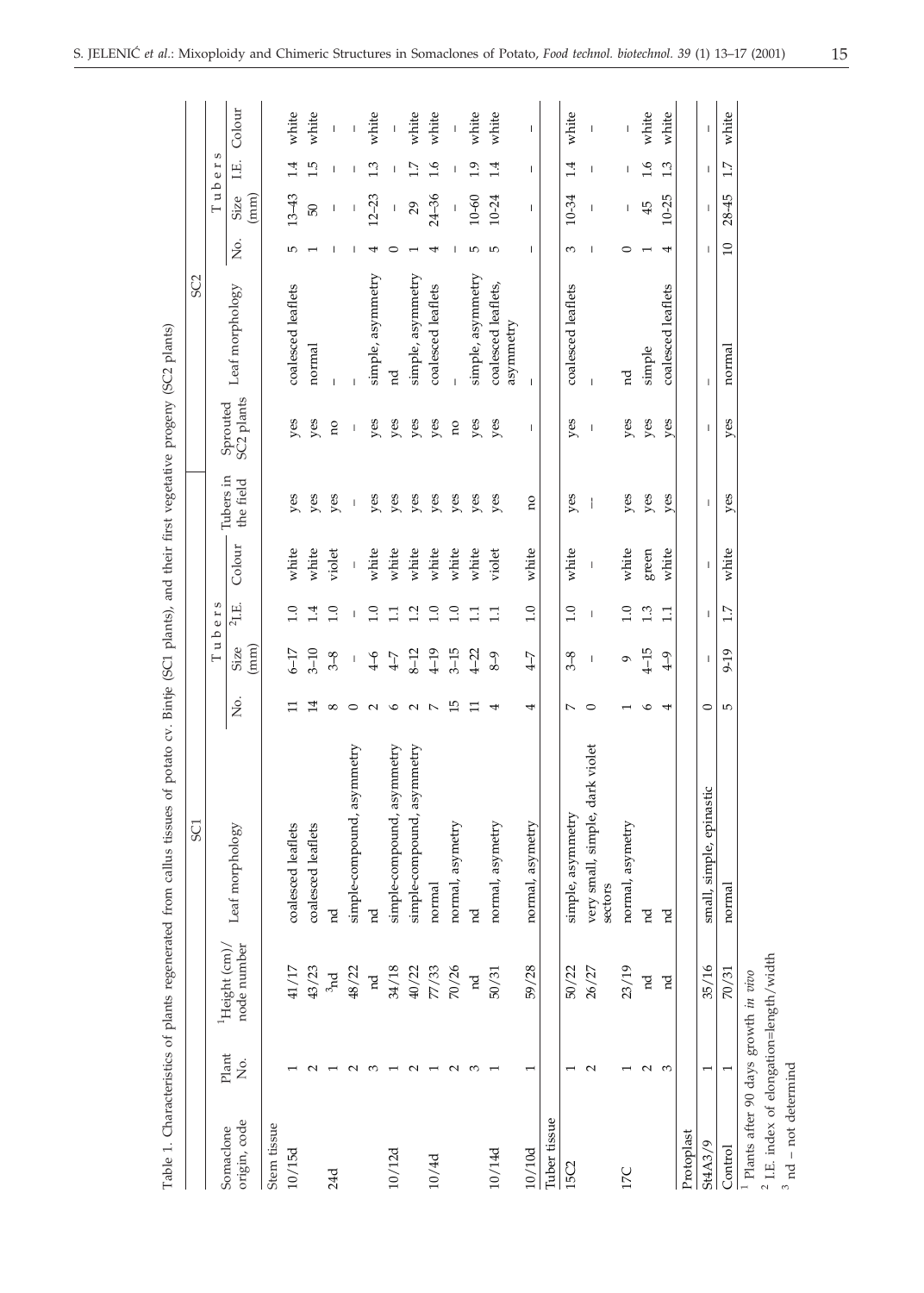| Somaclone   |                  |                          | % of metaphases             |                                |                                 |                        |
|-------------|------------------|--------------------------|-----------------------------|--------------------------------|---------------------------------|------------------------|
| origin      | code             | normal<br>$2n = 8x = 48$ | polyploid<br>$2n = 8x = 96$ | hypoaneuploid<br>$2n=4x=42-47$ | hyperaneuploid<br>$2n=4x=49-50$ | analysed<br>metaphases |
| <b>Stem</b> | 10/15d           | 43.00                    | 4.80                        | 52.20                          | 0.00                            | 23                     |
|             | 24d              | 26.00                    | 5.60                        | 42.10                          | 26.30                           | 19                     |
|             | 10/12d           | 17.00                    | 9.10                        | 65.20                          | 8.70                            | 23                     |
|             | 10/4d            | 22.00                    | 12.80                       | 43.50                          | 21.70                           | 23                     |
|             | 10/14d           | 20.00                    | 5.00                        | 45.00                          | 30.00                           | 20                     |
|             | 10/10d           | 18.00                    | 23.20                       | 35.30                          | 23.50                           | 17                     |
| Tuber       | 15C <sub>2</sub> | 33.00                    | 17.00                       | 29.20                          | 20.80                           | 24                     |
|             | 17C              | 12.00                    | 17.40                       | 70.60                          | 0.00                            | 17                     |
| Protoplast  | St4A3/9          | 11.00                    | 0.00                        | 44.50                          | 44.50                           | 18                     |
| Control     | $\mathcal{C}$    | 100.00                   | 0.00                        | 0.00                           | 0.00                            | 30                     |

Table 2. Frequency of euploid, aneuploid and polyploid cells in potato cv. Bintje somaclones

Mitotic abnormalities such as lagging chromosomes and bridges at anaphase and telophase were observed in all regenerants, but not in the control (data not shown).

## **Discussion**

Nine somaclones of tetraploid potato cultivar Bintje regenerated from stem, tuber or protoplast derived calli were analysed in this study. A wide range of phenotypic variations were observed among regenerants from different explant calli and also within plants regenerated from the same callus. All regenerants were morphological and cytological chimeras (chromosome mosaicism) with high frequency of cells (57-89 %) at abnormal ploidy level.

The observation that plants regenerated from the same callus were different in phenotype and ploidy implies that variation arose during culture phase. Sree Ramulu *et al. (18)* noticed that both poliploidy and aneuploidy occurred during the initial stages of cell division and callus induction of the cultivar Bintje. The phenomenom of cytochimera formation in regenerants of several cultivars of potato was observed sporadically also by some other authors *(6,7,19).* Chromosomal changes occuring in undifferentiated callus of many species were discussed by Bayliss *(20).* The primary processes *in vitro* which lead to polyploidy, aneuploidy, chromosome structural changes and mutations are still unclear, but a great number of influential factors have already been discussed *(11,20-24)*. In the case of chimeric regenerants the cells involved in the organization of an adventitious bud probably are cytologically different *(15,22,25).* Our investigations show that mixoploidy is a very frequent occurence in tetraploid potato cv. Bintje regenerants generated from calli of diverse origin, but this does not prevent regeneration process.

The cytological variability of the regenerants from stem and tuber calli was not in correlation with the origin of callus. The regenerants of both origins were highly mixoploid, predominantly hypotetraploid. The fact that hypotetraploid cells occurred at higher frequency than that of hypertetraploid cells could be explained by Sree Ramulu's *(15)* suggestion that the buffering capacity of the polyploid condition might be responsible for the toleration of chromosomal and gene alterations. It is possible that loss of a few chromosomes can be tolerated more easily than a surplus because of the tetraploid level.

All of the plants obtained in this study were cytochimeras with unstable phenotypic characteristics during vegetatively propagated generations and therefore it was difficult to predict which characteristics would occur in the next vegetative progeny. In contrast to our results, useful variations must be stable, durable and should not alter other agronomic or economically important traits of the donor parent.

# *Acknowledgements*

The authors thank Ivan Salopek, Institute for Potato, Stara Sušica, Croatia, for help in accomplishment of field experiments. We also acknowledge Peter E. Brandham, Royal Botanic Gardens, Kew, England, for critically reading the manuscript. Financial support was provided by grants 119112 and 119113 from the Ministry of Science and Technology, Republic of Croatia.

#### **References**

- *1.* P. J. Larkin, W. R. Scowcroft, *Theor. Appl. Genet. 66* (1981) 67.
- *2.* D. A. Evans, W. R. Sharp, H. P. Medina-Fildo, *Am. J. Bot. 71* (1984) 759.
- *3.* A. Karp, On the current understanding of somaclonal variation. In: *Oxford Survey of Plant Molecular and Cell Biology*, B. J. Miflin (Ed.), Oxford University Press, Oxford (1991) pp. 1-58.
- *4.* R. R. Duncan, R. M. Waskom, M. W. Nabors, *Euphytica, 85* (1995) 373.
- *5.* S. A. Juned, M. T. Jackson, B. V. Ford-Lloyd, *Ann. Bot. 67* (1991) 199.
- *6.* A. Karp, R. S. Nelson, E. Thomas, S. W. J. Bright, *Theor. Appl. Genet. 66* (1982) 265.
- *7.* K. Sree Ramulu, P. Dijkhuis, S. Roest, *Theor. Appl. Genet. 65* (1983) 329.
- *8.* V. A. Wheeler, N. E. Evans, D. Foulger, K. J. Webb, A. Karp, J. Franklin, S. W. J. Bright, *Ann. Bot. 55* (1985) 309.
- *9.* B. S. Gill, L. N. W. Kam-Morgan, J. F. Shepard, *J. Hered. 77* (1986) 13.